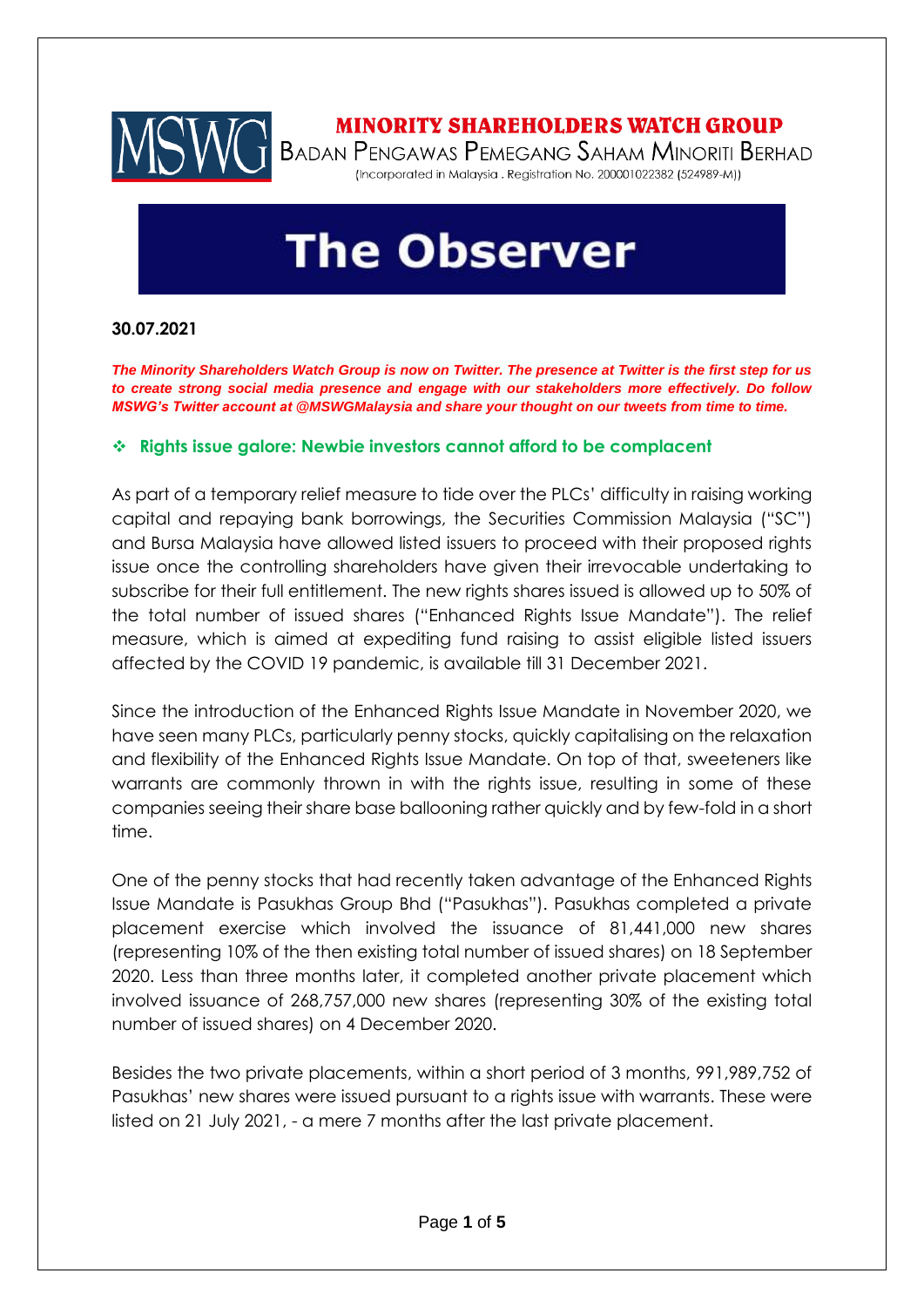**No. of Rights Shares % of total issue** Total valid acceptances 186,547,381 18.80 Total valid excess applications  $|805,442,371|$  81.16 Total valid acceptances and excess applications 991,989,752 99.96 Total Rights Shares available for subscription 992,394,432 | 100.00 Not subscribed for  $\vert$  404,680  $\vert$  0.04

Details of valid acceptances and excess applications received for the rights issues exercise are as follows:

Total valid acceptance was only 18.80%. This could mean that many of the entitled shareholders did not subscribe to the rights allocated to them despite the discounted price. The bulk of the shareholders may have thought that they would not be 'in the money' by subscribing to the rights issue and thus chose not to take up their rights entitlements. As for the PLC, it should analyse and ask itself why so many shareholders did not take up their rights entitlements.

The high valid excess application could mean that besides the undertaking shareholders, other parties could have scooped up the rights shares and free warrants.

## **Tell-tale signs**

Shareholders may be tempted by the prospect of buying discounted shares through a rights issue especially if there are some warrants thrown-in as sweeteners. But it is not always a certainty that you are getting a bargain. When it comes to certain PLCs, you may need to think twice before parting with your hard-earned money by subscribing for the rights issue. This applies to both small and big PLCs.

Below are some tell-tale signs, of PLCs, that minority shareholders should take note of:

- 1. They have huge share base with no decent earnings.
- 2. They undertake frequent fund-raising exercises, such as private placement or rights issue.
- 3. They issue lots of shares under an employee share option scheme (ESOS) or under a private placement, thus diluting minority shareholdings.
- 4. They undertake huge rights issue exercise to raise fund from shareholders for working capital.
- 5. They have significant financial instruments that would have a shareholdingdilution effect in the future, such as warrants, irredeemable convertible unsecured loan stock (ICULS) or irredeemable convertible preference shares (ICPS).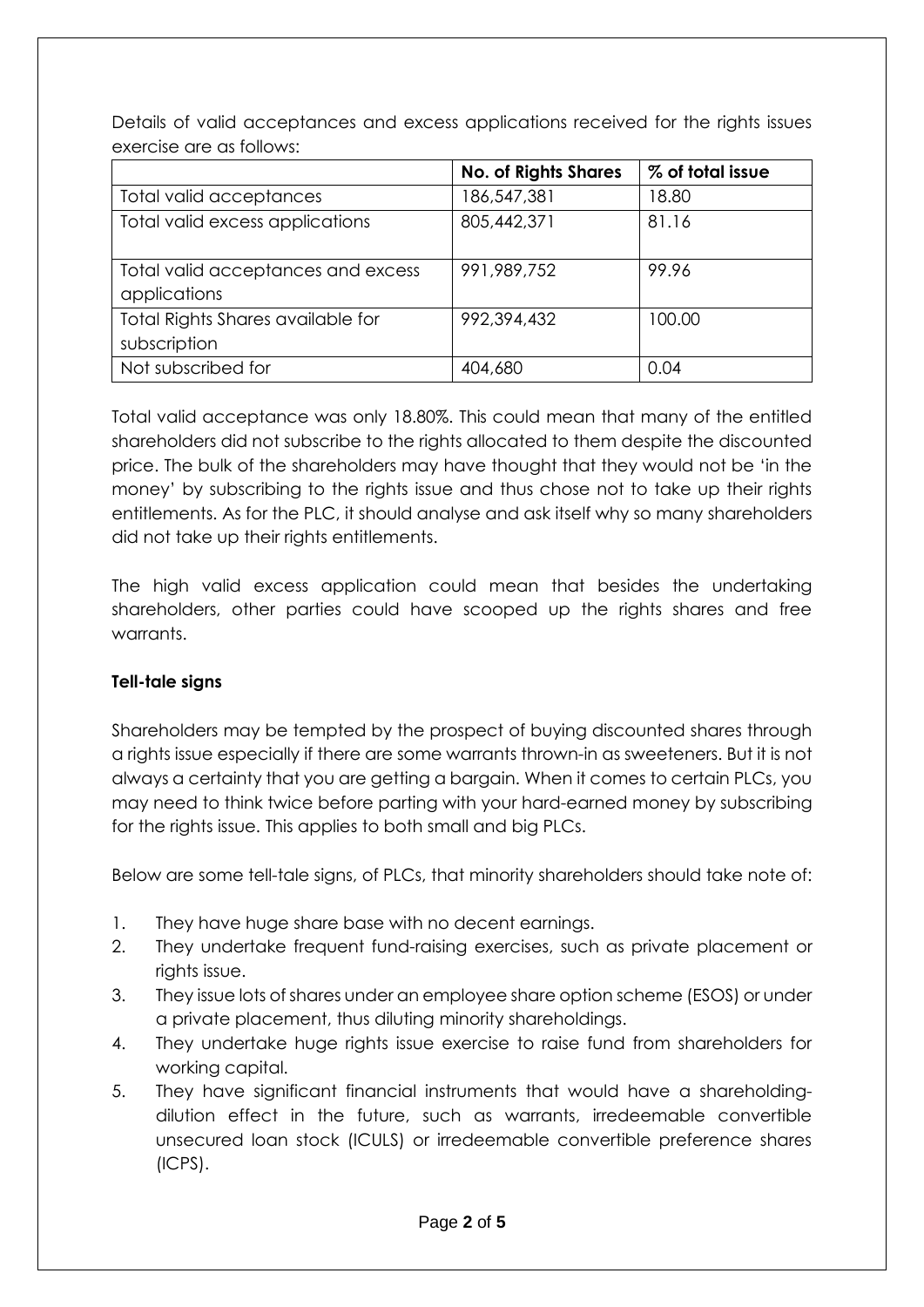- 6. They frequently announce numerous memorandums of understanding (MOUs) or collaborative agreements. Most of these either fizzle-off or are terminated or take an unreasonably long time for completion.
- 7. They frequently churn out articles, reports and announcements of business ventures, joint ventures (JVs) to create interest and excitement. Good companies will not do this - they produce good results without hyping-up interest and excitement.
- 8. They show losses quarter after quarter, year after year, and these losses are due to management incompetence - external uncontrollable factors are understandable.
- 9. They use large portions of company's funds to acquire non-core assets, invest in dubious JVs and investments.
- 10. They use company fund to invest/speculate in listed stocks.

In general, the more the tell-tale signs, the higher the risk. As always, minority shareholders should delve deeper into a PLC before parting with their hard-earned money through a rights issue.

## **Devanesan Evanson Chief Executive Officer**

## **MSWG AGM/EGM Weekly Watch 2 – 6 August 2021**

For this week, the following are the AGMs/EGMs of companies which are in the Minority Shareholders Watch Group's (MSWG) watch list.

The summary of points of interest is highlighted here, while the details of the questions to the companies can be obtained via MSWG's website at [www.mswg.org.my.](http://www.mswg.org.my/)

| Date & Time     | Company                    | Quick-take                         |
|-----------------|----------------------------|------------------------------------|
| 05.08.21 (Thur) | Amcorp Properties Bhd (fka | EGM is<br>to<br><b>The</b><br>seek |
| 11.00 am        | AMDB Bhd)                  | shareholders' approval for the     |
|                 | (EGM)                      | proposed selective capital         |
|                 |                            | reduction and repayment            |
|                 |                            | exercise pursuant to Section       |
|                 |                            | 116 of the Act. The non-           |
|                 |                            | entitled shareholders intend to    |
|                 |                            | privatise AMPROP with cash         |
|                 |                            | offer price of RM0.90 per share    |
|                 |                            | which is lower than<br>the         |
|                 |                            | estimated value of RM1.04 per      |
|                 |                            | AMPROP share, derived using        |
|                 |                            | the sum-of-parts valuation         |
|                 |                            | method.                            |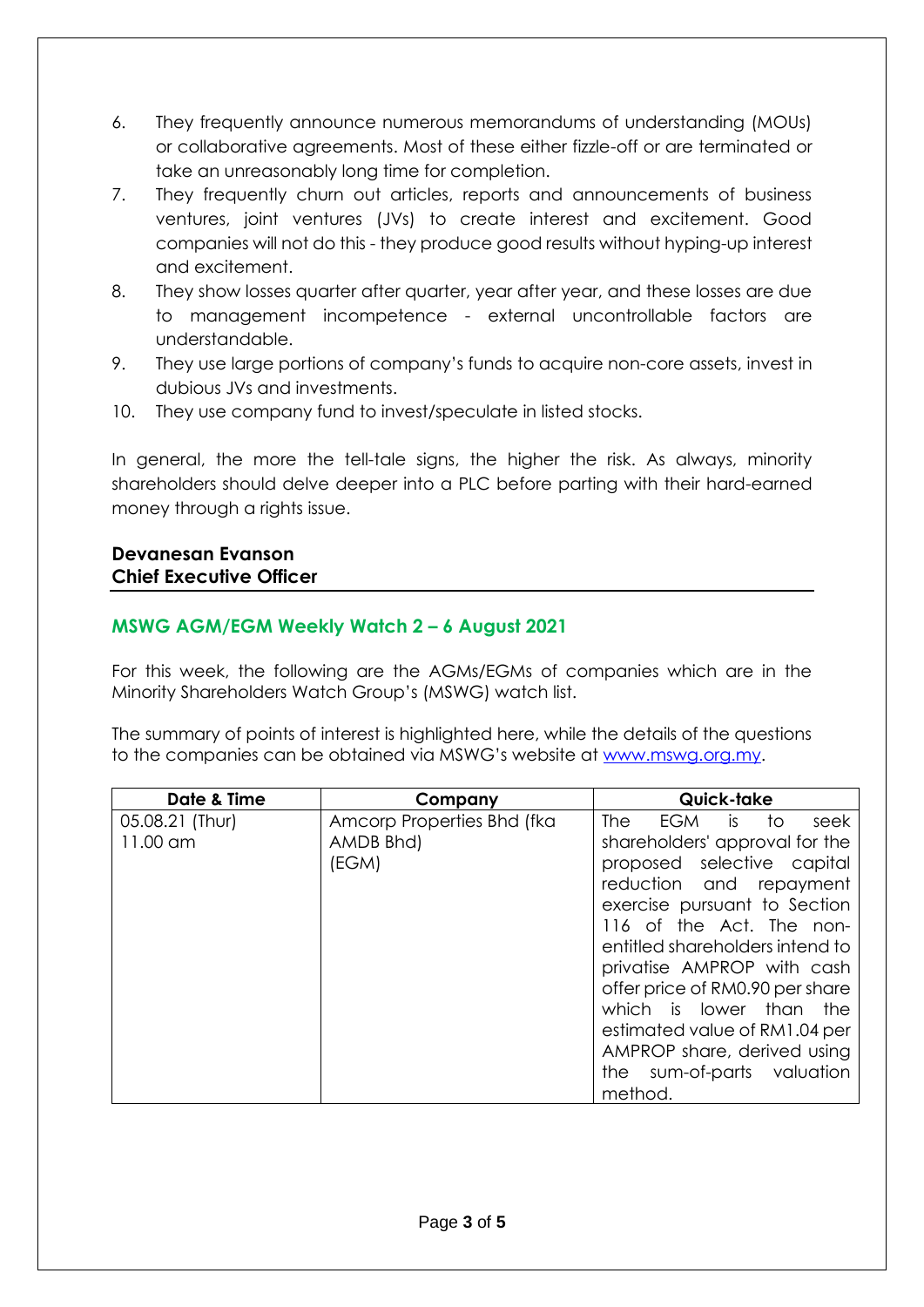| One of the points of interest to be raised:      |                                                                                                                                                                                                                                      |  |
|--------------------------------------------------|--------------------------------------------------------------------------------------------------------------------------------------------------------------------------------------------------------------------------------------|--|
| Company                                          | <b>Points/Issues to Be Raised</b>                                                                                                                                                                                                    |  |
| Amcorp Properties Bhd<br>(fka AMDB Bhd)<br>(EGM) | The Net revaluation deficit arising from the Selected<br>Properties (after accounting for tax effects) is RM93.3 million.<br>This brought the estimated value per AMPROP Share to a<br>lower figure of RM1.04. (Page 58 of Circular) |  |
|                                                  | (a) What are the factors that had caused the drop in the<br>value of the Selected Properties below the carrying<br>amount?                                                                                                           |  |
|                                                  | (b) Are the Selected Properties values expected to recover<br>after the COVID-19 pandemic? If so, the offer price is at<br>a higher discount based on the value per share.                                                           |  |
|                                                  | How have the non-interested directors addressed this<br>issue to make sure that the SCR offer price is fair and<br>reasonable?                                                                                                       |  |

#### **MSWG TEAM**

Devanesan Evanson, Chief Executive Officer, [\(devanesan@mswg.org.my\)](mailto:devanesan@mswg.org.my) Linnert Hoo, Head, Research & Development, [\(linnert.hoo@mswg.org.my\)](mailto:linnert.hoo@mswg.org.my) Norhisam Sidek, Manager, Corporate Monitoring, [\(norhisam@mswg.org.my\)](mailto:norhisam@mswg.org.my) Lee Chee Meng, Manager, Corporate Monitoring, [\(chee.meng@mswg.org.my\)](mailto:chee.meng@mswg.org.my) Elaine Choo Yi Ling, Manager, Corporate Monitoring, [\(elaine.choo@mswg.org.my\)](mailto:elaine.choo@mswg.org.my) Lim Cian Yai, Manager, Corporate Monitoring, [\(cianyai@mswg.org.my\)](mailto:cianyai@mswg.org.my) Ranjit Singh, Manager, Corporate Monitoring, [\(ranjit.singh@mswg.org.my\)](mailto:ranjit.singh@mswg.org.my) Rita Foo, Manager, Corporate Monitoring, [\(rita.foo@mswg.org.my\)](mailto:rita.foo@mswg.org.my) Nor Khalidah Mohd Khalil, Executive, Corporate Monitoring, [\(khalidah@mswg.org.my\)](mailto:khalidah@mswg.org.my)

#### *DISCLOSURE OF INTERESTS*

•Wi*th regard to the companies mentioned, MSWG holds a minimum number of shares in all these companies covered in this newsletter.* 

#### *DISCLAIMER*

*This newsletter and the contents thereof and all rights relating thereto including all copyright is owned by the Badan Pengawas Pemegang Saham Minoriti Berhad, also known as the Minority Shareholders Watch Group (MSWG).* 

*The contents and the opinions expressed in this newsletter are based on information in the public domain and are intended to provide the user with general information and for reference only. Best efforts have been made to ensure that the information contained in this newsletter is accurate and current as at the date of publication. However, MSWG makes no express or implied warranty as to the accuracy or completeness of any such information and opinions contained in this newsletter. No information in this newsletter is intended to be or should be construed as a recommendation to buy or sell or an invitation to subscribe for any, of the subject securities, related investments or other financial instruments thereof.*

*MSWG must be acknowledged for any part of this newsletter which is reproduced.*